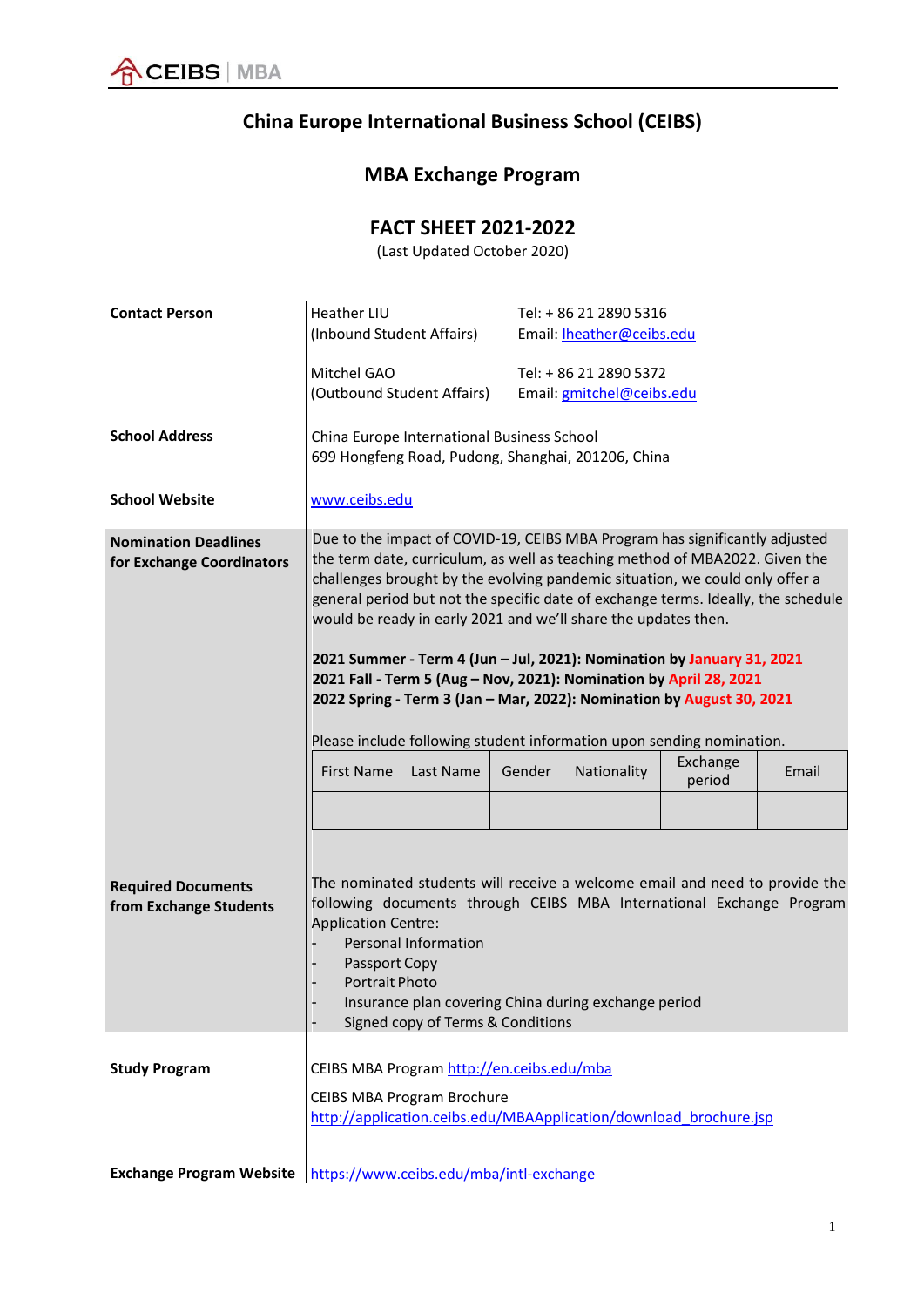$\overline{\mathbb{I}}$ 

| <b>Faculty Information</b>                 | With about a third of CEIBS faculty coming from the U.S., a third from China, and<br>a third from Europe and the rest of the world, students will receive an<br>exceptionally diverse and enriching class experience. CEIBS professors are<br>selected from the world's most distinguished universities with an emphasis on<br>their research, teaching abilities and dynamism. As most of CEIBS professors live<br>and work in China, consulting for local and multinational companies, the<br>coursework will always resolve around contemporary and relevant business<br>issues with a China focus.<br>https://www.ceibs.edu/faculty-profiles |
|--------------------------------------------|--------------------------------------------------------------------------------------------------------------------------------------------------------------------------------------------------------------------------------------------------------------------------------------------------------------------------------------------------------------------------------------------------------------------------------------------------------------------------------------------------------------------------------------------------------------------------------------------------------------------------------------------------|
| Language of Instruction                    | All CEIBS MBA courses are taught in English.                                                                                                                                                                                                                                                                                                                                                                                                                                                                                                                                                                                                     |
| <b>Language Requirement</b>                | Proficiency in English.                                                                                                                                                                                                                                                                                                                                                                                                                                                                                                                                                                                                                          |
| Academic/Experience<br><b>Requirements</b> | Second year MBA candidates only.<br>First year MBA core courses are not available to exchange students.<br>CEIBS MBA students have 5-6 years of working experience on average and their<br>average age is 29.                                                                                                                                                                                                                                                                                                                                                                                                                                    |
| <b>Expected Workload</b>                   | Though the curriculum is still pending, generally, exchange student joining the full<br>term is required to complete at least 4 credits (at least 2 credits for exchange<br>students joining only half of the term).<br>Most electives are 2-credit each, equivalent to 21 class contact hours.<br>Few courses are 1-credit, equivalent to 10 class contact hours.                                                                                                                                                                                                                                                                               |
| <b>Courses</b>                             | Course offerings are subject to change each year. Detailed course list and syllabus<br>will be released 2-3 months before the exchange program starts.                                                                                                                                                                                                                                                                                                                                                                                                                                                                                           |
|                                            | Our previous electives are available at https://www.ceibs.edu/mba/concentration-<br>electives                                                                                                                                                                                                                                                                                                                                                                                                                                                                                                                                                    |
| <b>Method of</b><br>Instruction            | Generally, classes are delivered in a lecture format. Course organization varies<br>according to different professors, and it may involve group projects, case studies<br>and presentations.                                                                                                                                                                                                                                                                                                                                                                                                                                                     |
| Learning<br><b>Expectations</b>            | Class attendance is mandatory. The normal class size for an elective course is 40-60.<br>Students must be seated according to the given seating chart, to assist the faculty in<br>evaluating the class participation.                                                                                                                                                                                                                                                                                                                                                                                                                           |
|                                            |                                                                                                                                                                                                                                                                                                                                                                                                                                                                                                                                                                                                                                                  |
|                                            |                                                                                                                                                                                                                                                                                                                                                                                                                                                                                                                                                                                                                                                  |
|                                            |                                                                                                                                                                                                                                                                                                                                                                                                                                                                                                                                                                                                                                                  |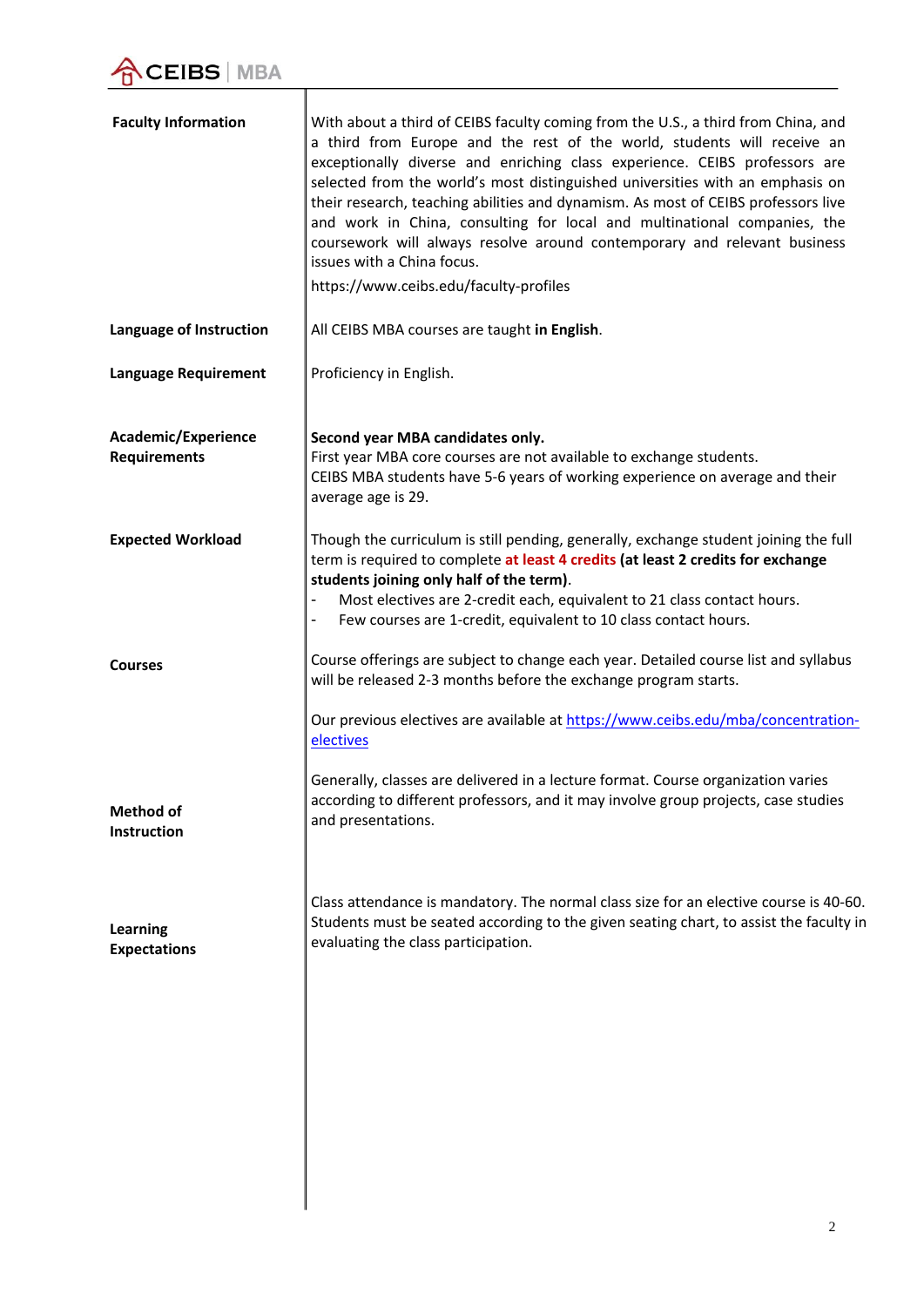$\parallel$ 

| <b>Class Attendance</b><br>Grading | Students are required to attend all registered courses as scheduled.<br>10 minutes late or absence in the middle of a class will be considered as<br>absence for the class. One late arrival within 10 minutes will be counted as<br>0.5 absence.<br>Absence in 25% or more of the total sessions of one course will result in a<br>mandatory reduction of the final grades or exclusion from the class,<br>regardless of the reason for absence.<br>A student missing 50% or more of the classes of any particular course will<br>automatically fail the course and will not be granted credit for the course.<br>All absences are counted toward the students' grade performance,<br>regardless of the reason or the permission granted. Faculty members may<br>also impose grading penalties for absences of less than 25% of sessions<br>according to their own grading criteria.<br>CEIBS grade is based on a relative grading system with letter grades: |                                                                                                                                                              |                                                                                 |  |  |  |
|------------------------------------|----------------------------------------------------------------------------------------------------------------------------------------------------------------------------------------------------------------------------------------------------------------------------------------------------------------------------------------------------------------------------------------------------------------------------------------------------------------------------------------------------------------------------------------------------------------------------------------------------------------------------------------------------------------------------------------------------------------------------------------------------------------------------------------------------------------------------------------------------------------------------------------------------------------------------------------------------------------|--------------------------------------------------------------------------------------------------------------------------------------------------------------|---------------------------------------------------------------------------------|--|--|--|
|                                    |                                                                                                                                                                                                                                                                                                                                                                                                                                                                                                                                                                                                                                                                                                                                                                                                                                                                                                                                                                |                                                                                                                                                              |                                                                                 |  |  |  |
|                                    | <b>CEIBS Grade</b>                                                                                                                                                                                                                                                                                                                                                                                                                                                                                                                                                                                                                                                                                                                                                                                                                                                                                                                                             | <b>Description</b>                                                                                                                                           | <b>Grade Points</b>                                                             |  |  |  |
|                                    | A                                                                                                                                                                                                                                                                                                                                                                                                                                                                                                                                                                                                                                                                                                                                                                                                                                                                                                                                                              | Outstanding                                                                                                                                                  | 4.0                                                                             |  |  |  |
|                                    | A-                                                                                                                                                                                                                                                                                                                                                                                                                                                                                                                                                                                                                                                                                                                                                                                                                                                                                                                                                             | High Performance                                                                                                                                             | 3.7                                                                             |  |  |  |
|                                    | $B+$                                                                                                                                                                                                                                                                                                                                                                                                                                                                                                                                                                                                                                                                                                                                                                                                                                                                                                                                                           | Good Performance                                                                                                                                             | 3.3                                                                             |  |  |  |
|                                    | B<br>$B -$                                                                                                                                                                                                                                                                                                                                                                                                                                                                                                                                                                                                                                                                                                                                                                                                                                                                                                                                                     | Satisfactory<br>Low Performance                                                                                                                              | 3.0<br>2.7                                                                      |  |  |  |
|                                    | $C+$                                                                                                                                                                                                                                                                                                                                                                                                                                                                                                                                                                                                                                                                                                                                                                                                                                                                                                                                                           | <b>Marginal Performance</b>                                                                                                                                  | 2.3                                                                             |  |  |  |
|                                    | $\mathsf C$                                                                                                                                                                                                                                                                                                                                                                                                                                                                                                                                                                                                                                                                                                                                                                                                                                                                                                                                                    | Unsatisfactory                                                                                                                                               | 2.0                                                                             |  |  |  |
|                                    | $\mathsf F$                                                                                                                                                                                                                                                                                                                                                                                                                                                                                                                                                                                                                                                                                                                                                                                                                                                                                                                                                    | Fall                                                                                                                                                         | 0                                                                               |  |  |  |
|                                    |                                                                                                                                                                                                                                                                                                                                                                                                                                                                                                                                                                                                                                                                                                                                                                                                                                                                                                                                                                | Grades are confidential. Students get score reports every term from CEIBS<br>Dean's Office. The transcripts will be mailed to the home institution directly. |                                                                                 |  |  |  |
| Examination                        |                                                                                                                                                                                                                                                                                                                                                                                                                                                                                                                                                                                                                                                                                                                                                                                                                                                                                                                                                                |                                                                                                                                                              | In most circumstances, a written exam is scheduled at the end of each halfterm. |  |  |  |
| <b>Same Country Nationals</b>      | On a reciprocal basis, depending on whether the partner school is able to host<br>the same country nationals or not.                                                                                                                                                                                                                                                                                                                                                                                                                                                                                                                                                                                                                                                                                                                                                                                                                                           |                                                                                                                                                              |                                                                                 |  |  |  |
| <b>Expenses</b>                    | Housing:                                                                                                                                                                                                                                                                                                                                                                                                                                                                                                                                                                                                                                                                                                                                                                                                                                                                                                                                                       |                                                                                                                                                              |                                                                                 |  |  |  |
|                                    | On-campus: RMB 5,000-8,000 per month (single bedroom)<br>Dormitory on campus has limited capacity and reservation depends on<br>room availability.<br>Off-campus: RMB 8,000-20,000 per month. Monthly rent varies for private-<br>market housing off campus. List of hotels and service apartments around CEIBS<br>will be provided.                                                                                                                                                                                                                                                                                                                                                                                                                                                                                                                                                                                                                           |                                                                                                                                                              |                                                                                 |  |  |  |
|                                    |                                                                                                                                                                                                                                                                                                                                                                                                                                                                                                                                                                                                                                                                                                                                                                                                                                                                                                                                                                |                                                                                                                                                              |                                                                                 |  |  |  |
|                                    | Meal: RMB 2,000-4,000 per month                                                                                                                                                                                                                                                                                                                                                                                                                                                                                                                                                                                                                                                                                                                                                                                                                                                                                                                                |                                                                                                                                                              |                                                                                 |  |  |  |
|                                    |                                                                                                                                                                                                                                                                                                                                                                                                                                                                                                                                                                                                                                                                                                                                                                                                                                                                                                                                                                | Local Transportation: RMB 1,000-2,000 per month Textbook: depends                                                                                            |                                                                                 |  |  |  |
|                                    |                                                                                                                                                                                                                                                                                                                                                                                                                                                                                                                                                                                                                                                                                                                                                                                                                                                                                                                                                                |                                                                                                                                                              |                                                                                 |  |  |  |